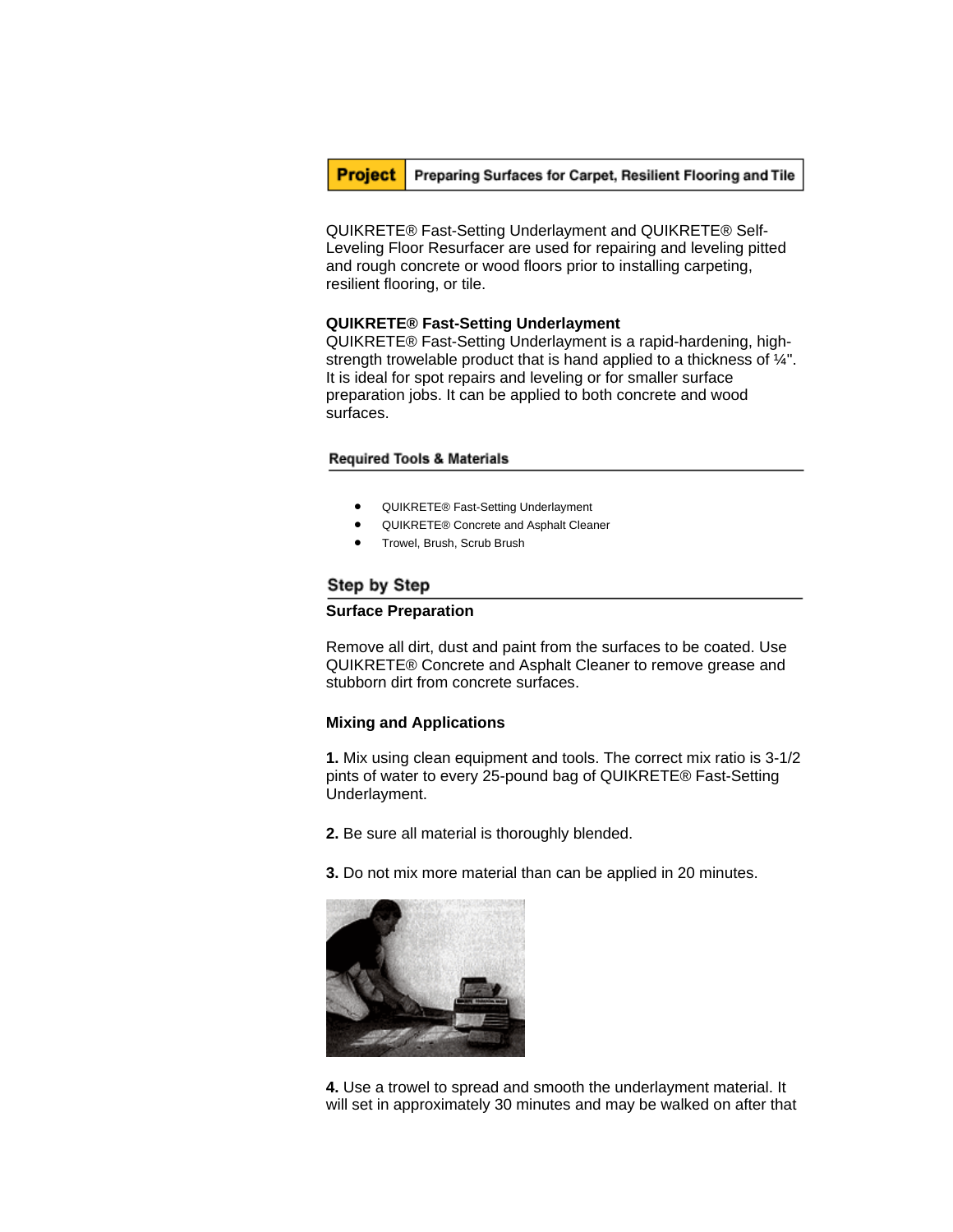time. Setting time can be affected by using too much mixing water and/or the ambient working temperature. Cool conditions will slow setting time.

**5.** QUIKRETE® Fast-Setting Underlayment should be allowed to air dry. No special curing steps are needed.

### **QUIKRETE® Self-Leveling Floor Resurfacer**

QUIKRETE® Self-Leveling Floor Resurfacer is a self-leveling, selffinishing floor topping and underlayment specially formulated to work without troweling. This product is simply mixed to a pourable consistency, poured over the floor surface and allowed to find its own level. It is ideal for leveling larger areas, and can be used over precast floor slabs, new concrete, weather damaged concrete or finished concrete with rough or otherwise unacceptable surfaces. QUIKRETE® Self-Leveling Floor Resurfacer can even be installed over wood floor systems provided expanded metal lath is installed to the flooring.

QUIKRETE® Self-Leveling Floor Resurfacer can be installed to a maximum thickness of 5/8" and will also level itself to a featheredge. Also, if the resurfacer is marred before it has gained its set, the material will self-heal itself. However, care should be taken to avoid marring the surface during application. Areas to receive QUIKRETE® Self-Leveling Floor Resurfacer must be protected from the sun or wind that can cause rapid loss of moisture. This could lead to incomplete hydration and potential cracking.

#### **Required Tools & Materials**

- QUIKRETE® Self-Leveling Floor Resurfacer (Fast Set or Normal Set)
- QUIKRETE® Concrete and Asphalt Cleaner
- QUIKRETE® Sand Mix
- QUIKRETE® Concrete Acrylic Fortifier
- **Mixing buckets**
- Power drill with mixing paddle
- Wood or metal strips
- Trowel
- Scrub brush
- Duct tape or caulking
- Expanded metal lath (only wood floors)

## Step by Step

### **Surface Preparation**

**1.** Clean the concrete slab or floor of all dirt, dust, oil, grease, paint, or watersoluble material. QUIKRETE® Concrete and Asphalt Cleaner for removing grease, oil and stubborn dirt.

**2.** Fill any deep holes or depressions to existing floor elevation using a mix of QUIKRETE® Sand Mix and Concrete Acrylic Fortifier. Allow any repaired areas to cure completely before pouring the Floor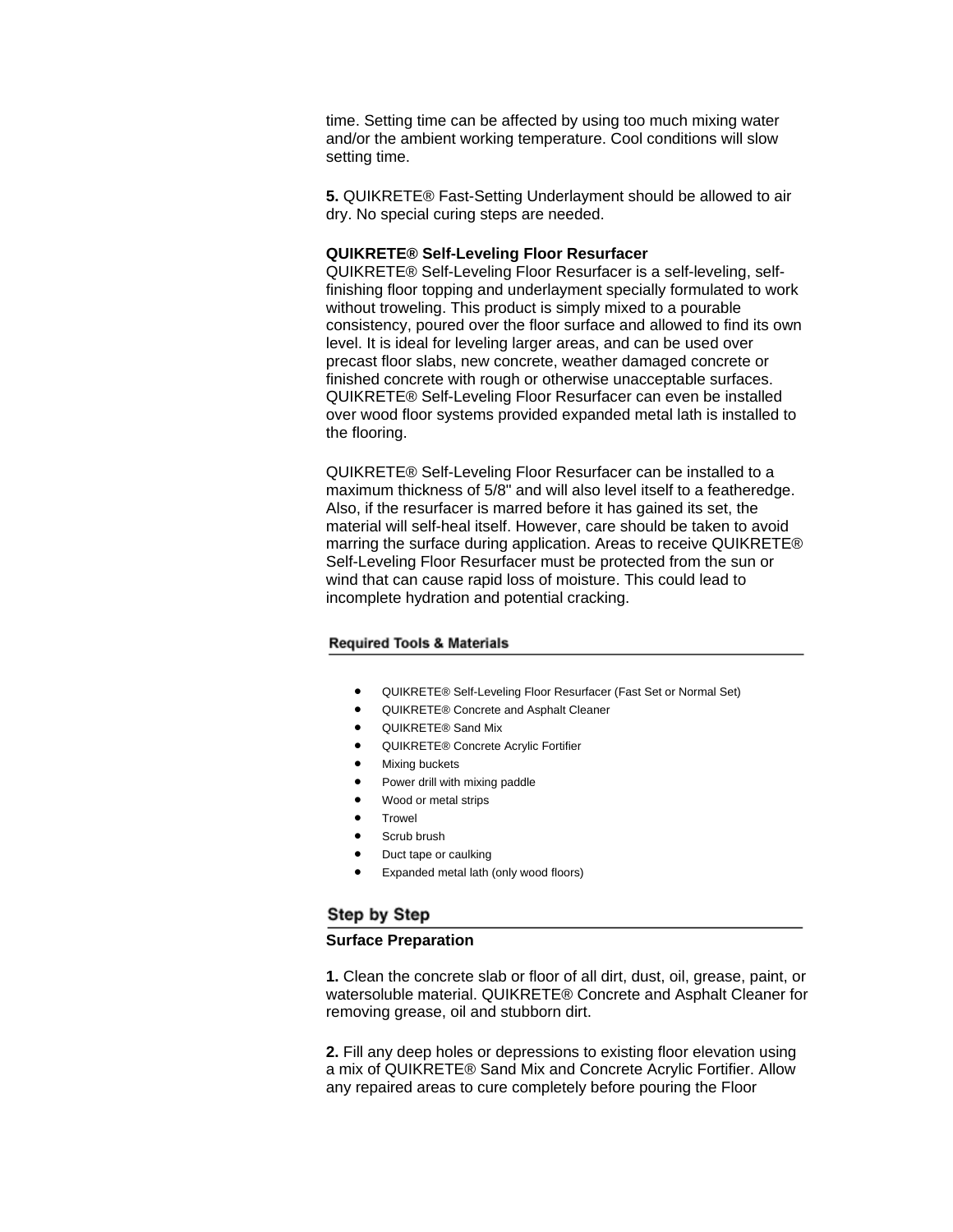Resurfacer.

**3.** Seal all perimeter openings, such as doorways, using strips of wood or metal. These dams should be able to retain resurfacer material at a height greater than the anticipated final floor height. Seal the outer wall to floor joint with duct tape or temporary caulking so that liquid Floor Resurfacer will not lead at the dam area.



**4.** Prime the clean dry floor surface using a mix of 1 part QUIKRETE® Self-Leveling Primer to 4 parts water. Brush or spray this primer coat on the floor to produce a uniform coating with no pools or puddles. Apply 1 coat of diluted primer to new and precast concrete surfaces and 2 coats to old concrete surfaces.



**5.** Allow the primer to dry. This is normally 1 to 2 hours.

## **Mixing**

**1.** Always add the QUIKRETE® Self-Leveling Floor Resurfacer powder to the mix water. DO NOT ADD WATER TO THE POWDER. Use the proper mix ratio stated on the package. Using too much water can cause separation, reduced strength, and shrinkage of the cured resurfacer.

**2.** Mix the resurfacer using a power drill equipped with a suitable mixing paddle. Hand mixing will not produce a smooth uniform mix. Mix for 4 minutes at 250 to 500 rpm.

## **Placing**

Place the liquid resurfacer by pouring it directly from the mixing container onto the floor surface. Placing should be done as one continuous operation with no major breaks between pours. The mixed compound remains fluid for approximately 20 minutes, so on larger jobs it is advisable to have someone mixing batches while others place them.

**1.** Work from wall to wall across the narrow width of the room. Pour